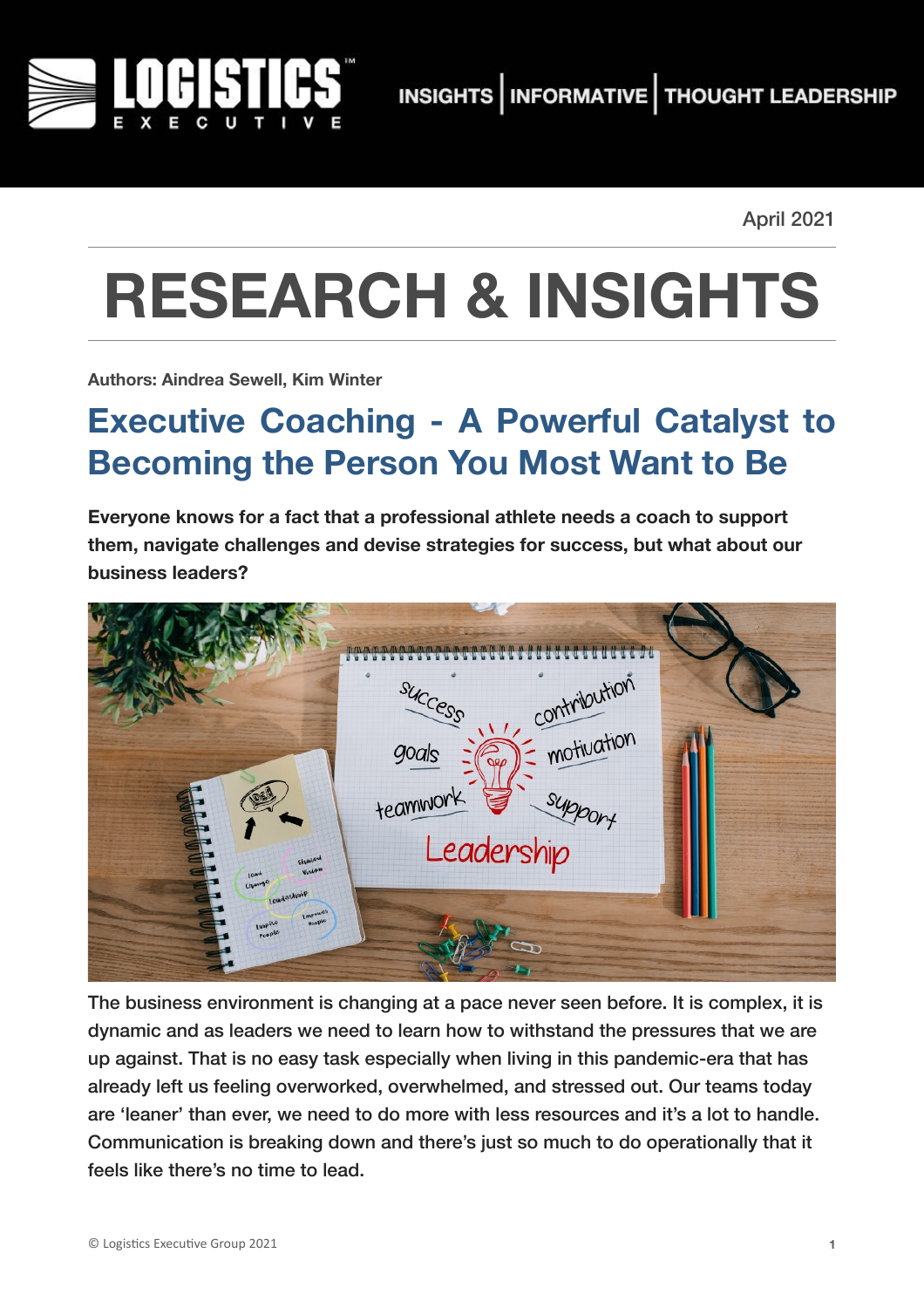**Business leaders can benefit from Executive Coaching too.** According to the International Coaching Federation (ICF), coaching is defined as partnering with clients in a thought-provoking and creative process that inspires them to maximise their personal and professional potential.

Athletes may have their fitness and nutrition coaches, but business leaders should consider executive coaching for their growth. We all have a set of knowledge, skills and capabilities that serve us well as mid-level employees but that limit our effectiveness as we transition to more leadership driven senior roles. Coaching helps to hone in your skills and prepare you for your future role and business requirements.

You have to slow down and get the right support. There are a countless spill-over benefits from having a leader receive coaching such as: more engaged teams, improved communication, greater work-life balance and a strong corporate culture. Coaching can be priceless when both the coach and coachee are well aligned before jumping into a programme and if the coachee is in the mindset to be coached.



#### **So your company has decided that they want you to get executive coaching.**

Typically, you will have an internal sponsor, yourself as the coachee and the external coach engaging into an agreement. You must have an agreement in place before starting coaching because what doesn't get measured, is unlikely to get done.

As you start to develop this agreement, you must decide on the things that you as a company or as an individual want to improve on. Executive Coaches I've spoken to, including our own coaching team members, often take the following approach: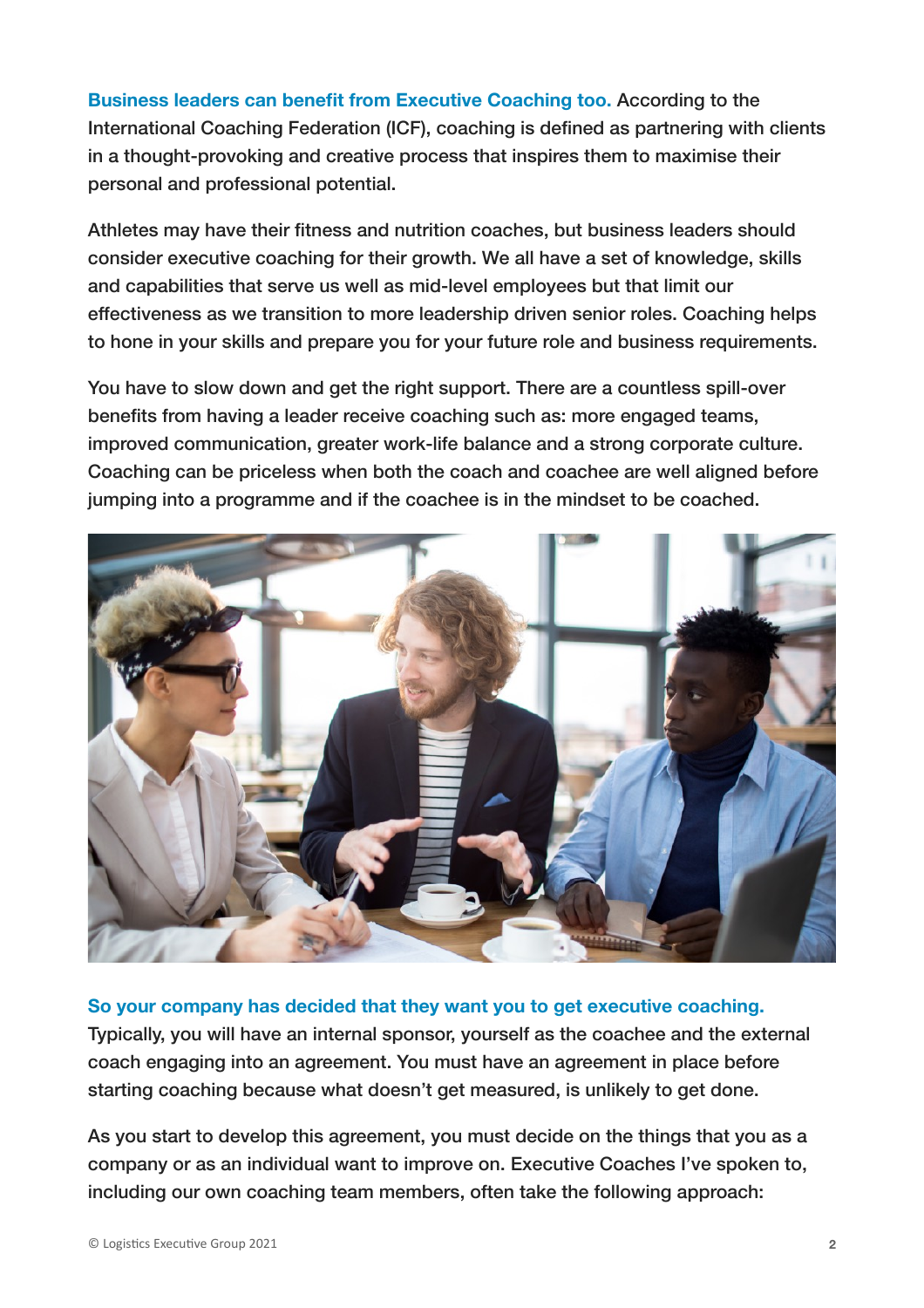- 1. Identify 3 or 4 development attributes or objectives
- 2. Identify 5 or 6 activities that you wish to focus on
- 3. List the outcomes that you wish to achieve and how they will be measured

The above points are to be signed off by the sponsor, coachee and the coach, and will usually last for 6 or 12 months with periodic reviews around months 3,6,9 and 12. The coach will work with the coachee to make sure the planned steps are tailored to the coachee's unique personality and needs.

#### **Preparing yourself to make the most out of your coaching engagement**

Understand that:

- Coaching is a comprehensive process that may involve all areas of your life, including work, finances, health, relationships, education and recreation
- Feelings are a normal and healthy part of being human and that throughout coaching, awareness and curiosity will be brought to your feelings so that you can make more informed choices
- It is important to be honest with yourself

Coaching often works best when you decide to allow yourself to be coached. Be open to the positive changes. Allow your coach to unlock your untapped potential, help you work on specific skills and proficiencies, and really stretch your thinking. Welldesigned coaching should help to develop realistic and achievable professional goals whilst creating a platform for measurable results.

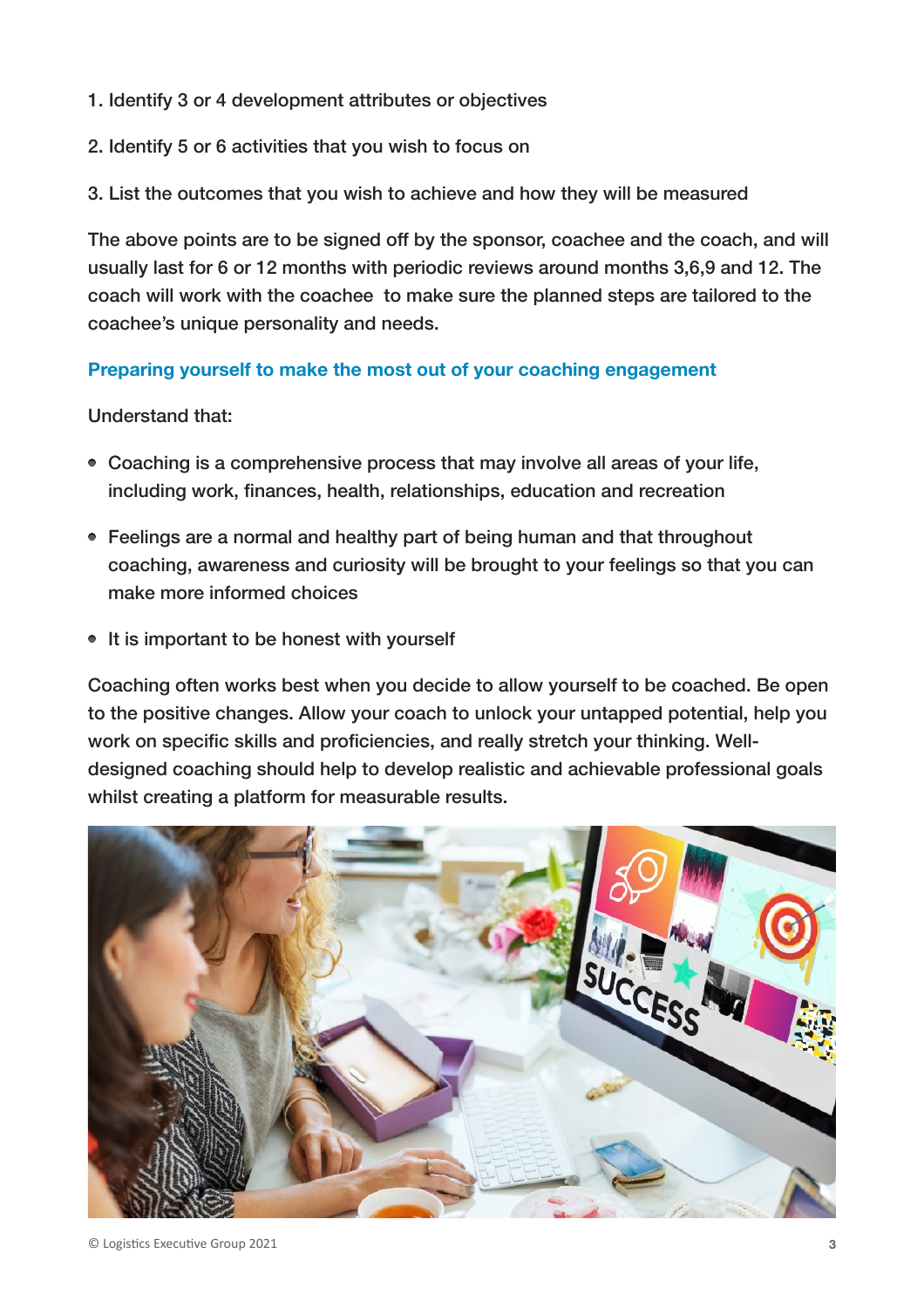### **Concluding Thoughts**

Being the coachee can be a little daunting at first, but if you choose to be committed to your objectives and excited about leveraging your strengths, you will find executive coaching to be a powerful stimulant for your personal growth and development. You will see yourself more clearly, see others more clearly, learn new ways to respond and build more productive relationships all whilst becoming the person you most want to be.

Executive coaching can help a business leader by:

- Providing a roadmap of options to deal with complex issues you have not previously mastered
- Working with new thought processes and structures to create personalised strategies to thrive
- Developing a personalised plan for success
- Outlining specific action steps for achievement

We are happy to recommend / direct you to an ICF accredited coach in your location if you wish to explore how coaching may be able to assist you in the career journey.



info@LogisticsExecutive.com